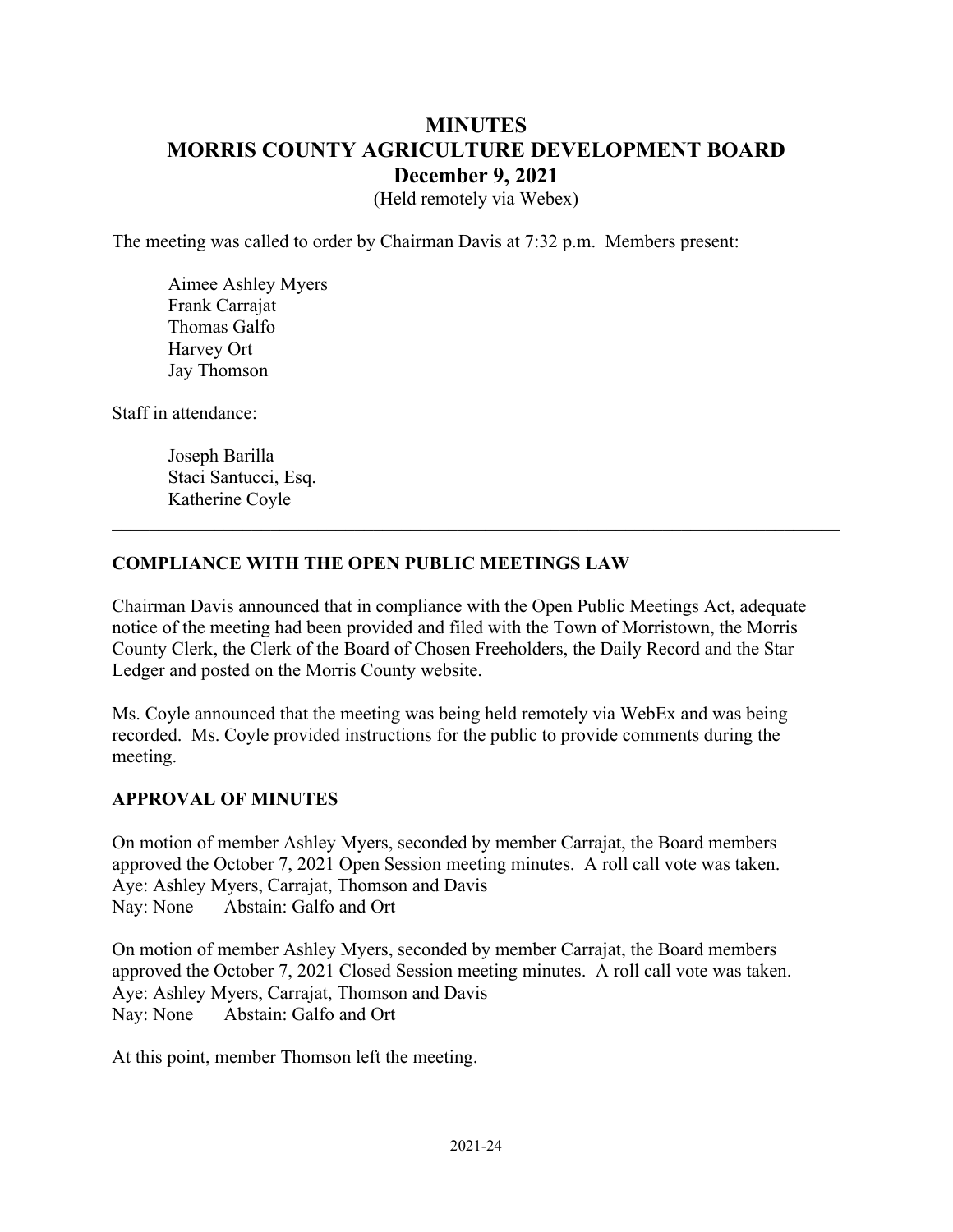# **OPEN TO THE PUBLIC FOR NON-AGENDA ITEMS**

The following individuals provided comments:

George Koenig Peter Banos Stephen Dreskin

# **RIGHT TO FARM**

*Backer Farm, Mendham Township: complaints*. Ms. Coyle stated that the following individuals filed Right to Farm complaints against the Backer Farm: Mr. Peter Banos, Mr. David Rainis and Ms. Melissa Rainis, and Mr. Barrett Kolton and Ms. Barbara Kolton. The complaints concern noise and traffic related to a live concert that took place on the farm on September 11, 2021.

Ms. Coyle presented a Staff Report, which addressed the Right to Farm Complaint Process, commercial farm qualifications, and the following staff comments:

- 1. Staff recommends that the Morris CADB should certify the Backer Farm operation as a "commercial farm" as defined in the RTF Act and determine that the dispute involves agricultural activities that are (1) included in one or more of the permitted activities set forth in the Act and are (2) addressed by an agricultural management practice regulation adopted by the SADC, namely, N.J.A.C. [2:76-2A.13.](https://2:76-2A.13)
- 2. Staff further recommends that the Morris CADB should hold a Public Hearing pursuant to N.J.A.C. 2:76-2.8(d).

At this point, the following individuals provided comments regarding the Backer Farm operation in Mendham Township:

Peter Banos George Koenig Mark Critchley Nicole Voigt Terrill Doyle Glenn Pantel Kimberly Hart

On motion of member Ashley Myers, seconded by member Carrajat, the Board agreed that the Backer Farm operation is a "commercial farm" as defined in the RTF Act and that the dispute involves agricultural activities that are (1) included in one or more of the permitted activities set forth in the Act and are (2) addressed by an agricultural management practice regulation adopted by the SADC. A roll call vote was taken. Aye: Ashley Myers, Carrajat, Galfo, Ort and Davis

Nay: None Abstain: None Absent: Thomson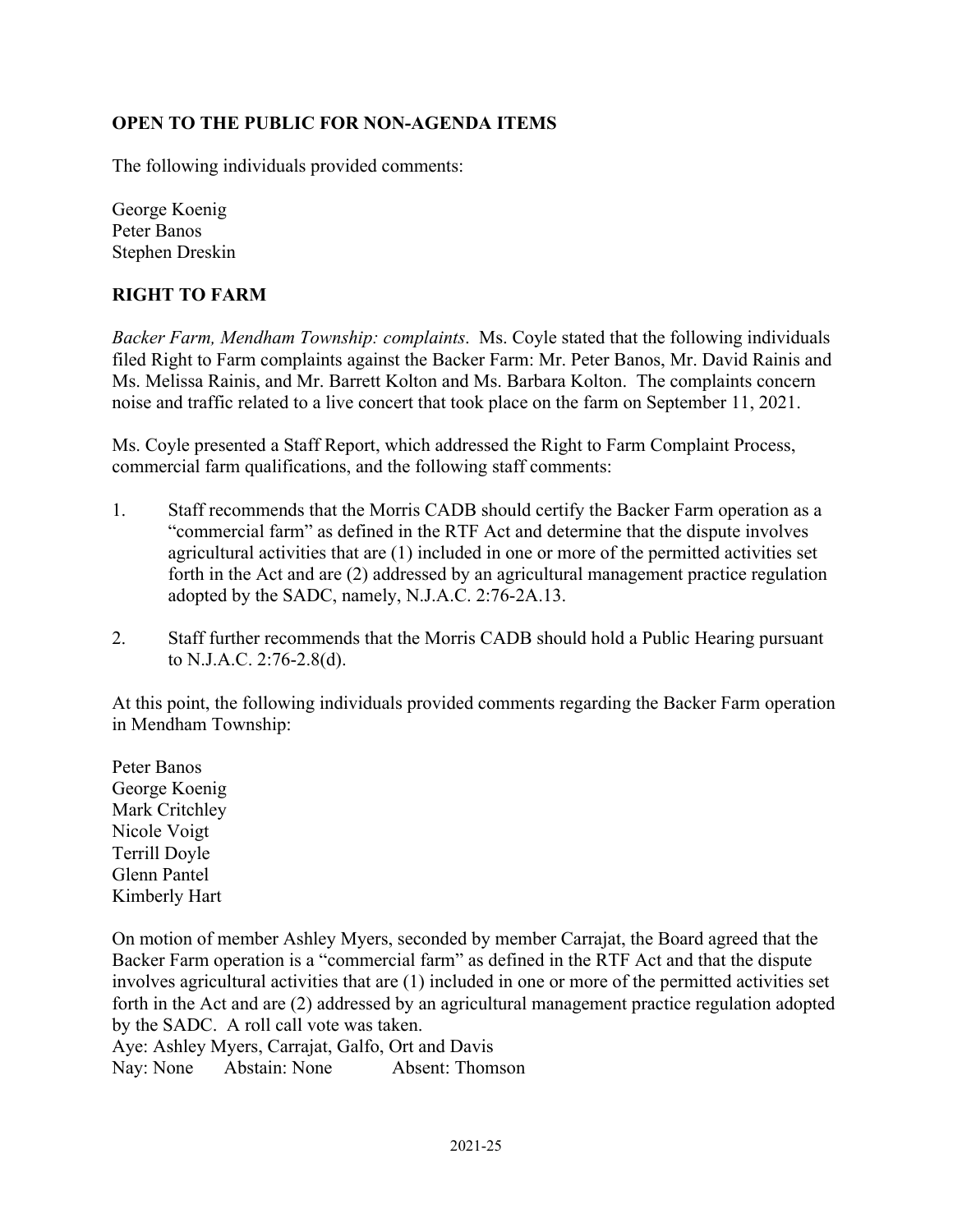# *Backer Farm, Mendham Township: request for SSAMP*.

Ms. Coyle presented a Staff Report, which addressed the Right to Farm SSAMP Process, commercial farm qualifications, and the following staff comments:

- 1. Staff recommends that the Morris CADB should certify the Backer Farm operation as a "commercial farm" as defined in the RTF Act and determine that the activities proposed in the SSAMP Application are included in one or more of the permitted activities set forth in the Act.
- 2. Staff further recommends that the Morris CADB should proceed to develop a SSAMP for the operation.
- 3. Morris County Division of Planning and Preservation staff should develop a "SSAMP Checklist" to assist the Morris CADB with their review of the application. The Checklist should be presented to the Morris CADB for approval at a subsequent meeting.
- 4. Pursuant to N.J.A.C. 2:76-2.3(i), if the Morris CADB determines that the application and checklist items are complete, then the Morris CADB shall hold a public hearing in accordance with the hearing procedures set forth in N.J.A.C. 2:76-2.8.

At this point, the following individuals provided comments regarding the Backer Farm operation in Mendham Township:

Peter Banos George Koenig Mark Critchley Nicole Voigt Terrill Doyle Glenn Pantel Kimberly Hart

It was agreed that the checklist document, as well as the application documents, will be posted on the CADB website prior to the next CADB meeting. Ms. Voigt will provide a complete application packet and any additional documents to CADB staff for posting.

On motion of member Ashley Myers, seconded by member Carrajat, the Board agreed that the Backer Farm operation is a "commercial farm" as defined in the RTF Act, that the activities proposed in the SSAMP Application are included in one or more of the permitted activities set forth in the Act, and that Morris County Division of Planning and Preservation staff should develop a "SSAMP Checklist" to assist the Morris CADB with their review of the application. A roll call vote was taken.

Aye: Ashley Myers, Carrajat, Galfo, Ort and Davis Nay: None Abstain: None Absent: Thomson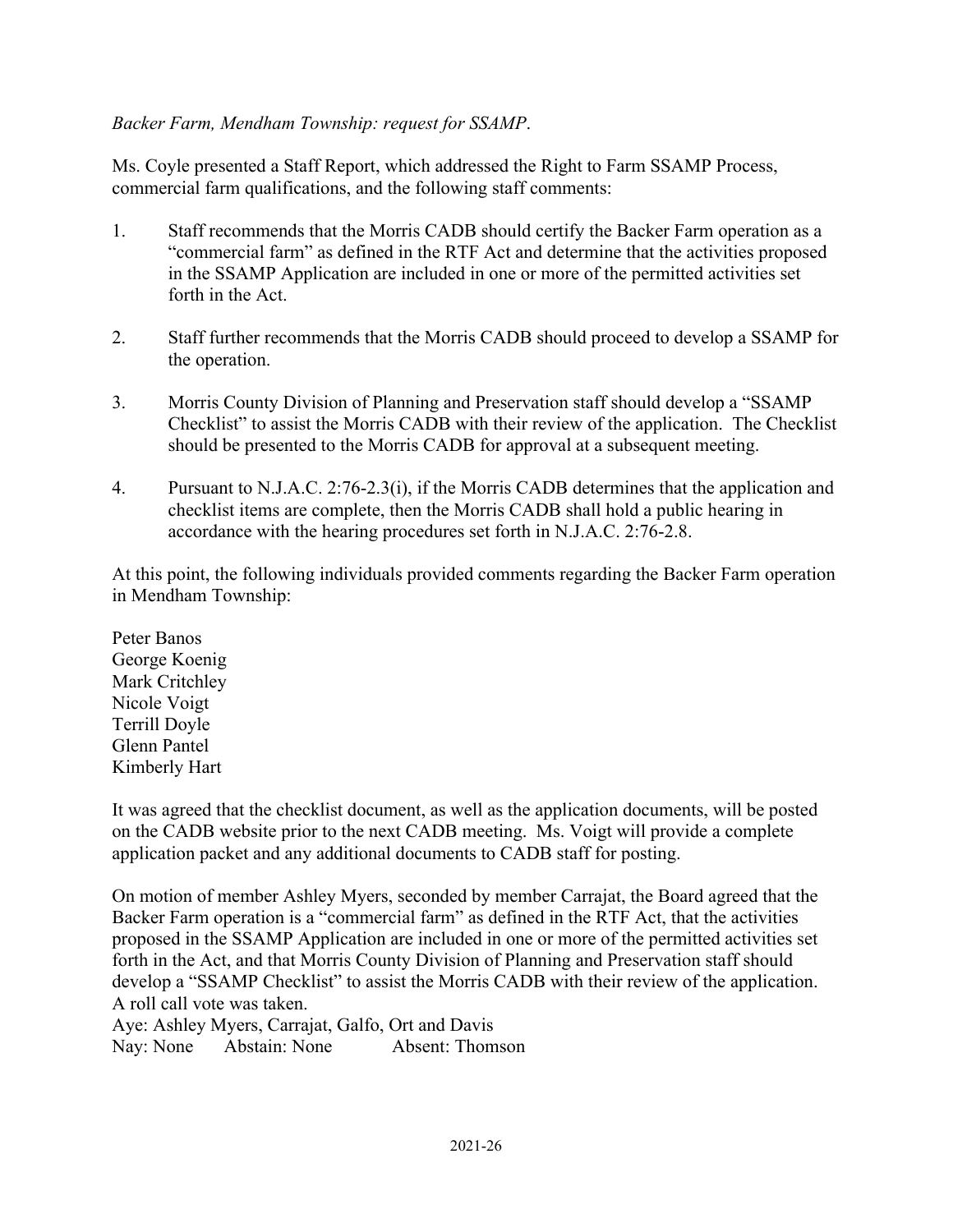# **CORRESPONDENCE**

There was no correspondence to review.

# **OLD BUSINESS**

There was no old business to review.

At this point, member Thomson returned to the meeting.

#### **NEW BUSINESS**

Abstain: None *Resolution 2021-03: Simon Farm, Harding Township - Final Approval*. On motion of member Ashley Myers, seconded by member Ort, the Board approved Resolution 2021-03. A roll call vote was taken. Aye: Ashley Myers, Carrajat, Galfo, Ort and Davis Nay: Thomson

# **OPEN TO THE PUBLIC**

There were no comments from the public.

# **CLOSED SESSION**

Pursuant to P.L. 1975 Ch. 231, the Open Public Meetings Act, Chairman Davis announced that in compliance with the Open Public Meetings Act, the Morris CADB considered closing the open portion of the meeting in order to discuss matters related to the purchase, lease or acquisition of real property, and litigation in Closed Session. On motion of member Ashley Myers, seconded by member Galfo, the Board voted to conduct a Closed Session. A roll call vote was taken.

Aye: Ashley Myers, Carrajat, Galfo, Ort, Thomson and Davis Nay: None Abstain: None

# **RETURN TO MEETING**

The meeting reopened to the public at 10:10 p.m.

# **ACTIONS RESULTING FROM CLOSED SESSION**

No actions were taken.

# **REPORT OF DIRECTOR & ATTORNEY**

*Annual PIG Application*. Ms. Coyle informed the Board that she would be submitting the annual Planning Incentive Grant Application to the SADC. The application will allow the County to qualify for cost-share funding from the SADC.